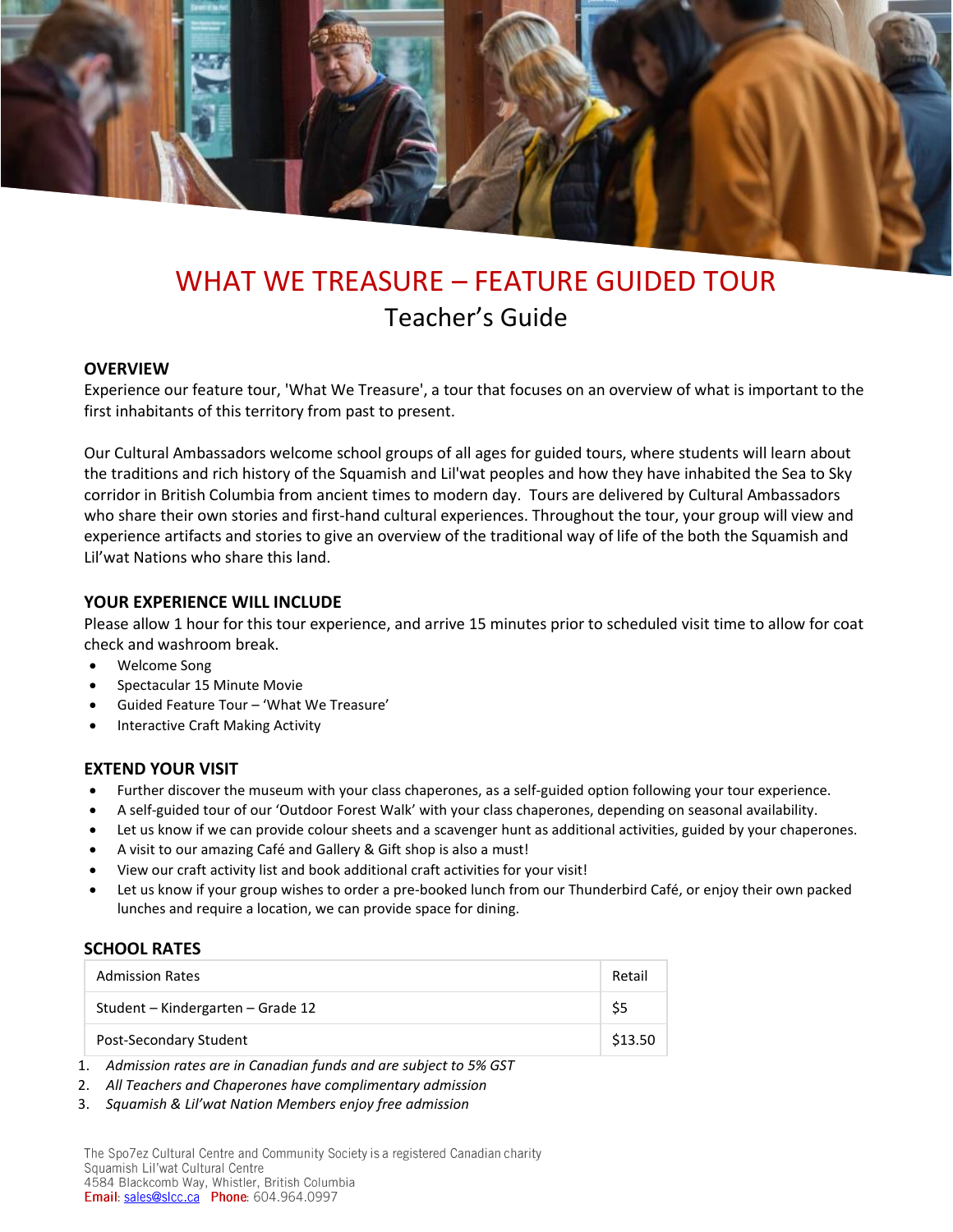

# Curriculum Overview

## **BIG IDEA**

The most valuable parts of culture are protected by its people working together. Each family of the community specializes in one area. Sharing and teamwork are integral to Indigenous Communities.

## **PRIOR KNOWLEDGE**

In order to understand this lesson students will need to know, or have prior knowledge of, or will need to review the following;

- Whistler is in the Traditional Territory of two separate and distinct First Nations Communities, Squamish Nation and Lil'wat Nation
- Their culture is a reflection of the land, it adapts to its environment
- The definition of Oral Traditions or Oral Societies

#### **CURRICULUM COMPETENCIES**

Gather information on two local First Nations communities; understand their location and how each community adapted to their environment

- Participate in oral history through song & dance
- Interpret stories to compare and contrast Coast Salish and Interior Salish Communities
- Observe and reflect how the traditional culture of the two Nations exists in a modern world
- Practice a traditional technique to create an essential tool (rope)

#### **CONTENT**

Learn the diverse characteristics of the Squamish and Lil'wat Nation

- Understand how they are interconnected through travel and trade
- How they adapted to their environment, clothing, food, transportation and tools
- Oral Societies record their history in many forms

# **CORE COMPETENCIES**

Communication - Connect & Engage with Others Creative Thinking - Generating Ideas Social Responsibility - Valuing Diversity

# **FIRST PEOPLES PRINCIPLES OF LEARNING**

Important lessons are found in this program, which are based in First Nations teachings.

- Learning recognizes the role of indigenous knowledge
- Learning is embedded in memory, history and story